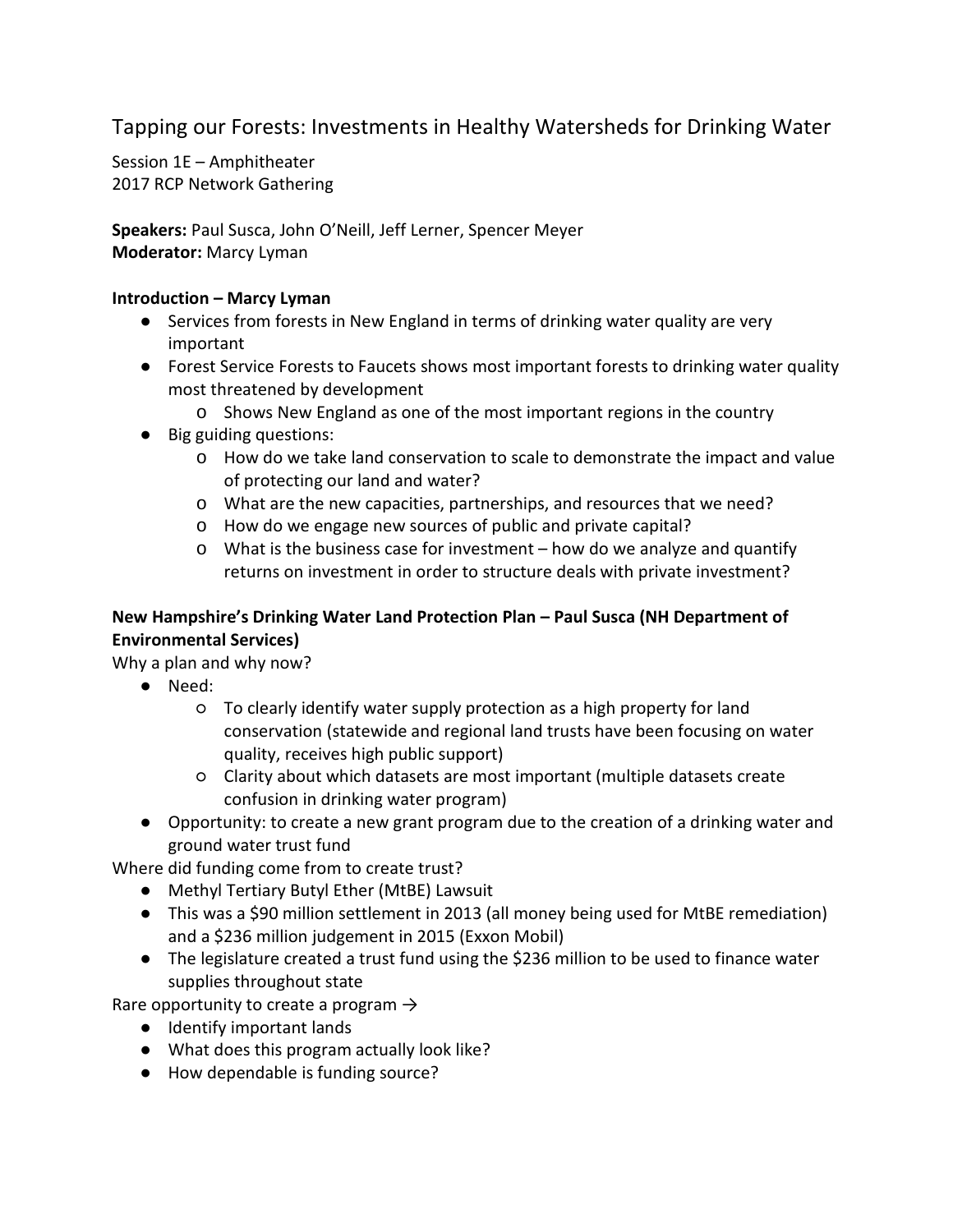○ Hope is to create a well-designed program to continue funding source going forward.

How do we get there? (Currently at this point in the process)

- 90% of money will go into infrastructure, remaining 10% of \$236 million to program
- Parallel process plan and grant program
	- Plan Department of Environmental Services formed an advisory group to issue progress report makes case from protecting land, identifies important watershed lands
	- Grant program advisory commission is in process of starting to consider broad outlines of program, collaborates with advisory group and stakeholders to design program and move forward from here
	- Rules committee must make decisions about what program will look like while plan is finalized

Water supply lands in New Hampshire:

- 1. Water supply watersheds
- 2. Wellhead protection areas (WHPAs) for public water system (PWS) wells
- 3. Potential future public water supply sources, such as stratified-drift aquifers ○ High priority - WHPAs, Hydrologic Area of Concern (HACs), SDA
- 9.5% of the state undeveloped, unprotected, high priority water supply lands in need of protection.
- By county, there is a substantial amount of land in every county in the state in high need of protection.

Next steps: Consider the question: Is there a highest tier? Do we need to develop a subset of the 9.5%? Do we try to develop a cost estimate for the 9.5% of the state? Then write a plan, publish a dataset, and do outreach.

*Question: In terms of the planning committee, are there any land conservation groups on the committee?*

*Yes. Forest Society, TNC, and three regional land conservation trusts.*

### **City of Manchester, New Hampshire and Manchester Water Works – John O'Neill (Watershed Forester with Manchester Water Works)**

History on Manchester waterworks:

- Lake Massabesic drinking water supply
- 1971-1950: Manchester Water Works purchased over 400 deeds surrounding the lake
- 1871-1971: treatment of water done on watershed; no water treatment plants, therefore what was done on land important to Manchester waterworks (open land used for sheep farming)
- Up to 1920s working through state to plant lands to plantations to create forest filter to filter and clean water before entering reservoir
- Property taxes became significant challenge to Manchester Water Works
- A municipal public water supply in NH is excluded from current use legislation (Water Works properties out of town pays full tax load on that land, translates to upwards of \$1 million a year in operating budget)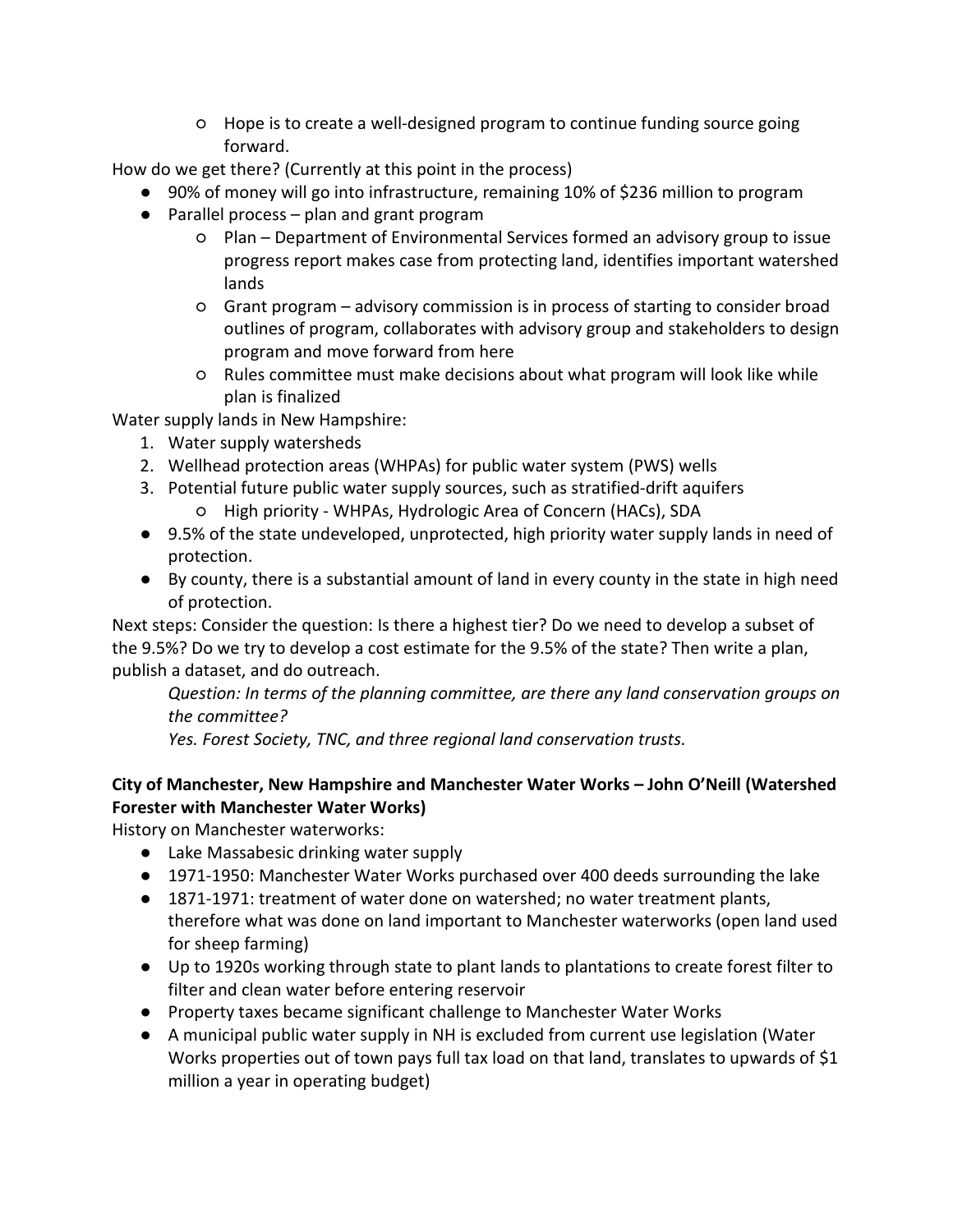○ Currently, 7500 of 8000 acres are out of town, and City of Manchester pays property taxes to other towns (not themselves; independent of Manchester, people paid by water base not city, services for payroll and HR exchanged for water for school and fires

New age of land protection

- Tax burden prevented Manchester Water Works from taking on new land, people were offering land, but declined
- Conservation groups in area (Southeast Land Trust, Forest Society, Bear Paw) met to figure out a way to put conservation easements on Water Works land
- General public believed that 8000 acres is protected, however this protection only came by Water Works' political and water supply initiative to protect that land. There was no official protection like an easement.
- The tax burden created talk about selling properties
- Selected Tower Hill Project as pilot project for conservation easement
	- Take away: As project started to take flight, budgets and returns for easements were discussed, the board needed to decide what to do with the money generated in return. Possibilities included building water tanks, putting it back into the operating budget. The board decided to purchase and protect more land in the watershed - a big win.
	- *Question: What was funding source for this project?*
	- *Funding source – NH DES 93 mitigation money from 93 corridor, state conservation fund*
- With returns, Water Works purchased three additional lands.
- Currently own 400 deeds 8,000 acres purchased for 2.6 million.
- Vacant land surrounding the watershed is around 400 properties, totaling 8,000 acres and assessed value of \$32 million.

## Treatment cost savings:

- If watershed was unprotected, taste and odor from high algae levels, turbidity levels. Take aways:
	- There are a lot of public water supplies and a lot are only protected by the water supply owning it.
	- If the water supply is willing to get easement, a resulting return, and reinvest that return to give other water supply or use to purchase land, there is a real opportunity.
		- Would water supplies be willing to take asset, get return, and reinvested return in watershed or region (public water supplies)?
	- Manchester water works lands are open to public highly prized by public, urban parks for all intensive purposes - highly valued land.

# **Healthy Watersheds Consortium Grant Program – Jeff Lerner (U.S. Endowment for Forestry and Communities)**

- Program focusing on advancing watershed protection.
- Potential new way of using existing water resources funding to achieve watershed protection activities as well.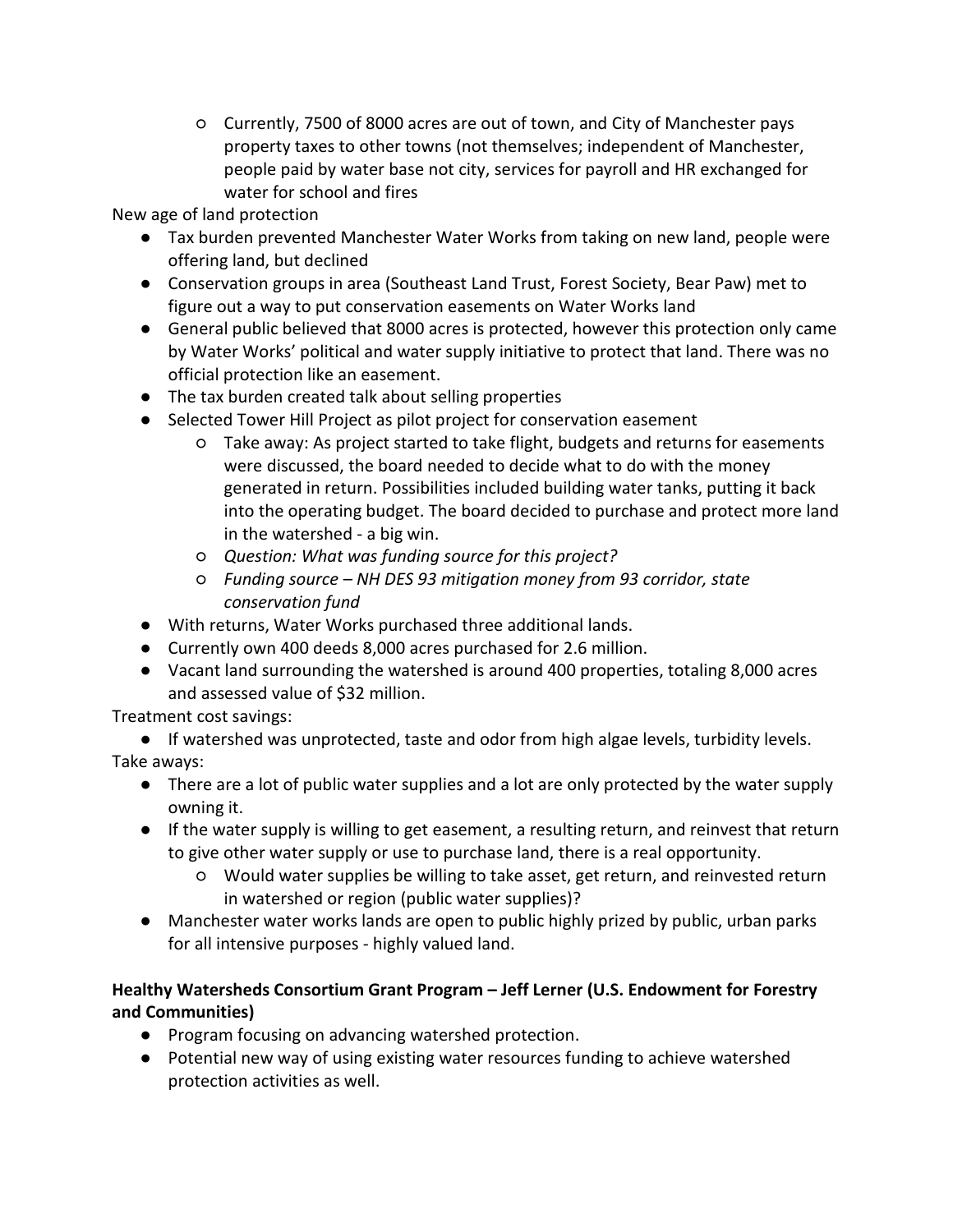U.S. Endowment for Forestry and Communities

- Healthy watersheds consortium grant program began making grants in 2016 initiated by the EPA
- Based around idea that we can invest in proactive conservation of watershed areas and possibly reduce costs in advance
- U.S. Endowment for Forestry and Communities, USDA Forest Service and NRCS as funding partners
- \$200 million perpetual endowment primarily focused on systemic, transformative, institutional change with intact forests in US, national in scope
- How can we promote ideas to keep more land in forest conservation? Forested watershed protection.

Challenge: How can we use the \$10 million of funding associated with the 5-year program and use to accelerate protection of land with a national impact?

- Other successful efforts to take away success factors:
	- World Resources Institute Watershed Protection Success Factors
	- Pacific Northwest Bonneville Environmental Foundation Watershed Program
- Incorporate pieces of these into program interest in figuring out how to generate new funding sources or tap existing funding sources

Open RFP proposals due February 1st of next year – 3 mil and 3 funding categories

- 1. Watershed action project category: organizations have a project in mind and need a boost to get over finish line, not necessarily innovative
- 2. Building watershed capacity accelerating longer term efforts, with the understanding that you are likely in watershed for decades
- 3. Advancing the state of practice innovative ideas, game changer, transferrable to other groups around the country

HWC Year 1 and 2 summary:

- 2 cycles of funding 240 proposals
- \$4.2 million awarded
- Growing program but not keeping up with demand great projects, can't fund them all, competitive program

Moving forward:

● 25 awards, expected to have over 500,00 acres of land protected with potential downroad efforts leading to 7.5 million acres of protection in the US

● Can't pay for land protection directly, can pay for finance, capacity, communications Examples:

- Pacific Forest Trust
- Downeast Salmon Federation
- Downeast Conservation Network Foothills Land Conservancy
- Chagrin River Watershed Partners
- TPL California clean water SRF over \$150 million, loan paid back through timber revenues

How State Revolving Fund (SRF) Programs Work: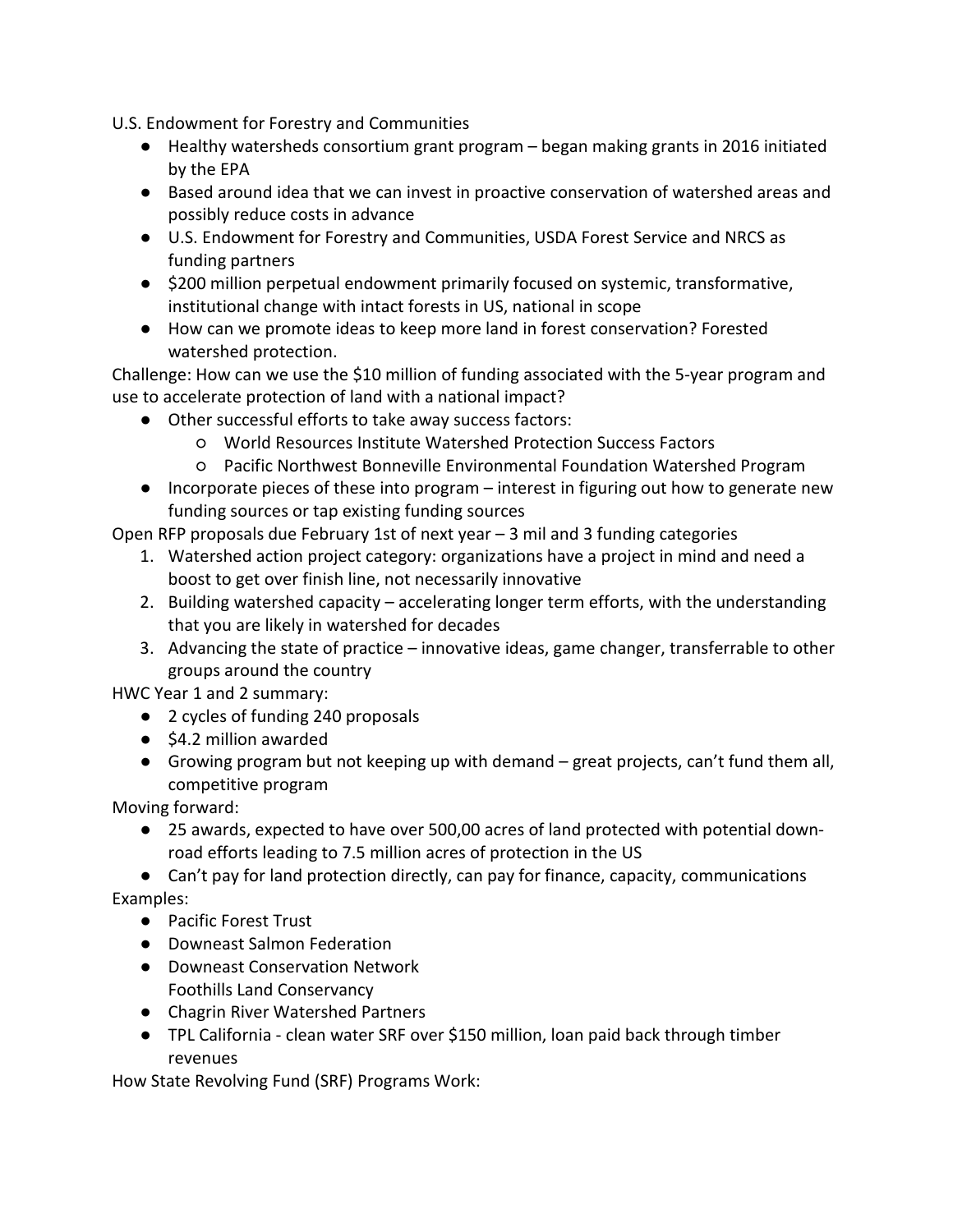- Idea to tap into SRF loan program how can we figure out a way to tap into but not have to pay back the loan?
- Ohio EPA created idea in 2000
	- Spent over 175 million, outstanding results for that amount of money
	- 3rd largest SRF in the country
	- Applying this to New England
- By adjusting interest rates on loan, it is possible to fund a sponsorship projects to slightly reduce loan rates so that the borrower is paying back the same amount (piggybacking a protection project onto a larger infrastructure project)
	- *Question: where does money from endowment come from?*
	- *Settlement between Canada and US over the price of softwood lumber to create a perpetual endowment with \$200 million to create US endowment, another to American Forest Foundation, another to Habitat for Humanity*

*Maine, NH, and VT, talk to Kira or Jeff about furthering SRF sponsorship programs in your state.*

### **Sebago Clean Waters – Spencer Meyer**

- Greater Portland is home to 1/5 of Maine's population
- Portland Water District (PWD) is quasi-municipal non-profit about 6.5 billion gallons going to half residential users and 22 of largest water users
- Largest water users include breweries, semiconductors, hospital, other water districts, forest products
- PWD foresight to directly invest in watershed through land protection efforts beginning in 2007 informally
	- Formally created policy within district and began land conservation program in 2013
- Water district will fund up to 25% of cost of a project, portion depends on quality of project (scoring system for identifying water quality benefits
	- Projected 6 mil over 25 years –
- Sebago Clean Waters was created with the guiding question of: how can this group accelerate this and put more money into watershed, which is today only 10% protected?

Cost of protection:

- High leverage rates because up to 25% and relatively cheap conservation projects by land trusts (bargain sales, donations, grant funds from state programs and private individuals)
- PWD goal of 25% of watershed protected estimated to be \$24 36 million Opportunity:
	- Collaborate to identify highest priority places and increase pace of land protection
	- Create new sources of private and public funding for watershed conservation
	- Engage large water users as one source of potential funding and the general public to increase awareness
	- And do this all without raising water fees

How the Waterfund works:

● Conservation planning (GIS)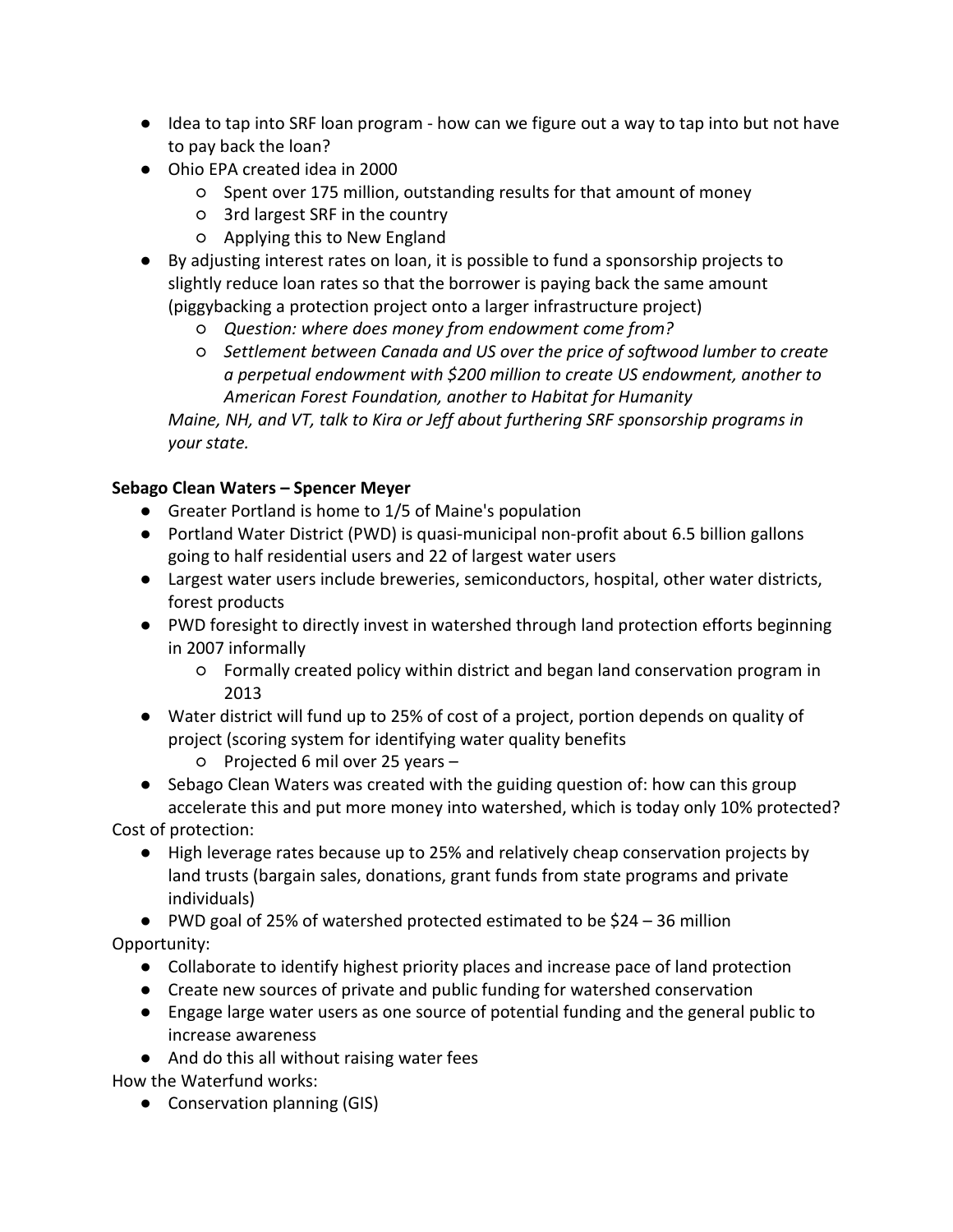- Understanding needs and missions of large water users
- Economic Impact Study for watershed water specific and avoided costs (co-benefits associated with forest protection)
- Approach with value proposition that meets their needs
- Brewery committed to effort and leadership in developing network of breweries
- State revolving funds What does this idea look like? Does policy need to change in Maine to get this or not?

Value proposition

- Word cloud universal appreciation of high quality watershed (perfect, clean, usable, pure, local, essential, resource)
- Fundamental challenge of group: overall, people value the watershed but don't see a ton of threat
	- No existential crisis that says it will be developed in the next 10 years, no immediacy associated

Co-benefits: added return on investment

● Savings from water treatment can sometimes pay for investment, but not always. Then we must consider co-benefits

Moving forward:

- Identified clean water and drinking water SRF funds as an opportunity PWD will fund 25%, could we generate the next 25% from SRFs?
- Discussions with state agencies responsible for loans bring pilot projects to understand what these look like
- $\bullet$  Identifying land protection projects that have high water quality benefits projects put forth management projects as pilots that could SRFs help pay

### **Discussion and Questions**

Question: Case study from Karen Young from Mt. Agamenticus to the Sea Conservation Initiative

5000 acres at heart of own conservation area owned by Kittery and York water districts that are not conserved, owned by water supplier. Mt. Ag to the Sea would love to work to get easement on land. Three challenges 1) funding especially in Maine 2) cultural – working relationship with water districts, not great relationship (suspect of conservation even with overlap of missions and goals) 3) Maine Waters - corporate water supplier - and talk that maybe we don't need smaller water suppliers. How do we solve the first problem of funding source to develop a stronger relationship and put easement on 5,000 acres of land?

Response: Difference on water works board when engaging land trust partner? Do land trusts have relationships with water district?

From John O'Neill: First step for Manchester Water works was overcoming the financial component, meaning the desire to see financial returns. Then, trust had to be fostered between parties, including organizations like the Forest Society, staff members on board, then board members. Important factor that board members trusted staff to be spokesmen on behalf of the water supply, so work with staff to understand and staff. Also start small (maybe go for an easement on 20 acres vs. 5000 acres).